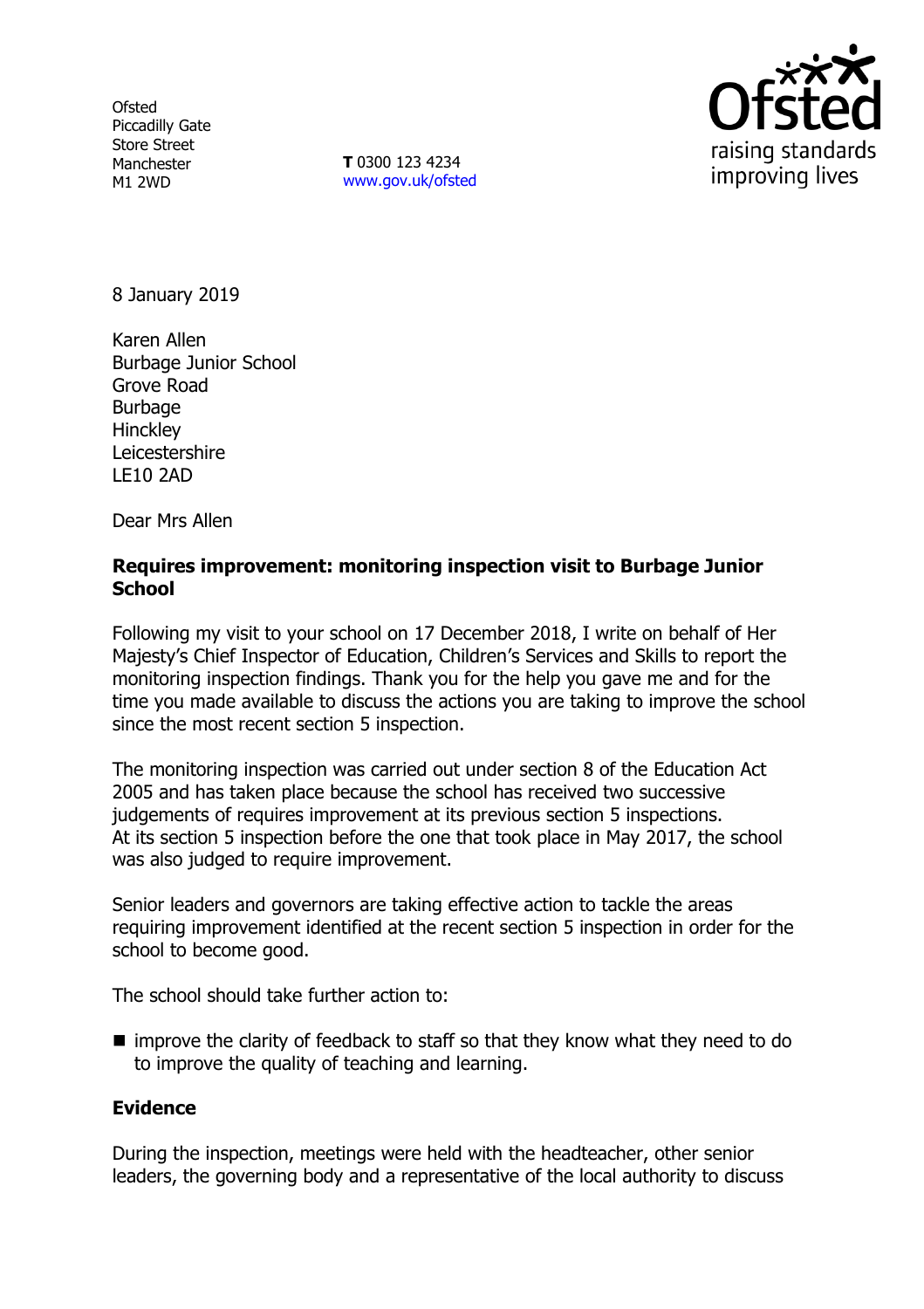

the actions taken since the last inspection. I met with the subject leaders for English and mathematics, the coordinator for pupils with special educational needs and/or disabilities (SEND) and the coordinator for the pupil premium. I also met with a group of pupils. The school improvement plan and other action plans were evaluated. I undertook a learning walk in all year groups with senior leaders. I scrutinised a sample of pupils' work books with the headteacher.

# **Context**

The headteacher of Burbage Infant School began working with the school on a temporary basis from October 2017 and was appointed as substantive executive headteacher in January 2018. The deputy headteacher was appointed in September 2018 as the leadership structure of both schools was reorganised. There have been several appointments to the teaching staff and a teacher has been seconded from the infant school. The chair and the vice-chair of the governing body took up their posts in September 2017.

## **Main findings**

Following a period of instability, you have worked rapidly to establish a new leadership team. This team now have a clarity of vision and a renewed focus on providing the best for all pupils. Leaders now have a comprehensive understanding of what the school does well, and they have swiftly tackled underperformance. Following a review of governance, governors now understand their roles and responsibilities. Communication has improved, and governors now have access to accurate assessment information. Governors now have a better understanding of the school's strengths and what it needs to do to improve further.

Leaders have clear plans in place to enable the school to continue to improve. These plans demonstrate how leaders are providing training to systematically address gaps in teachers' knowledge and how they are monitoring the impact of this training. Plans are regularly evaluated and reviewed. Some training has taken place in conjunction with the infant school to ensure that the curriculum builds on pupils' prior knowledge and understanding. Subject leaders from both schools are now working together. There is a planned progression of skills, but this development is recent and has yet to become fully embedded. Pupils with whom I spoke feel that their learning is exciting. They can explain how trips and visits bring learning to life through visiting Bosworth Battlefield or through seeing real mummies in a museum.

Provisional assessment information for 2018 indicates that pupils' attainment at the end of year 6 in reading, writing and mathematics at the expected standard has strongly improved and is now above the national average. Pupils' progress in reading, writing and mathematics has also improved, though it is still below average in writing and mathematics. Disadvantaged pupils made less progress than their peers. Leaders have acted with rigour to make sure that all teaching staff have a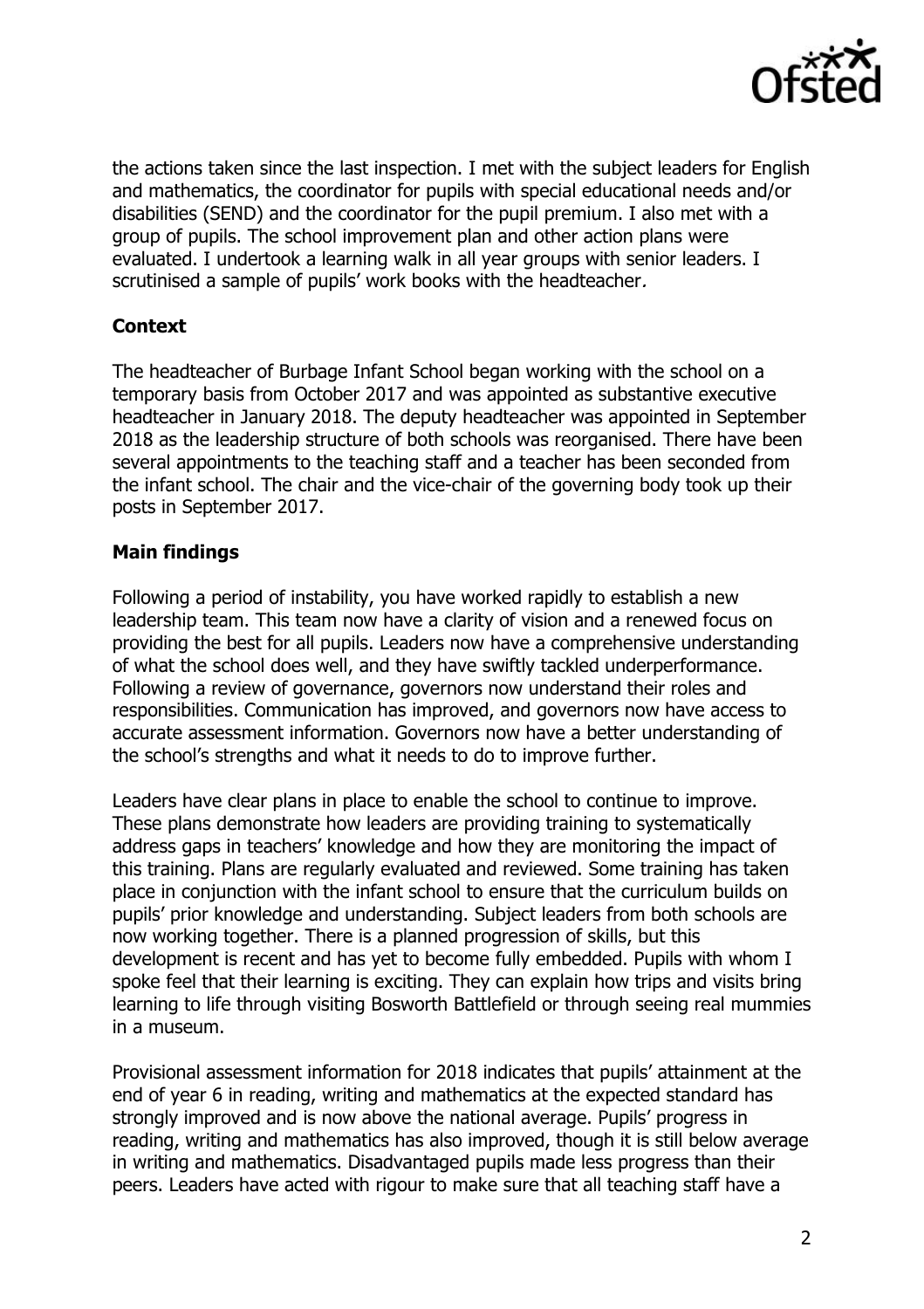

clearer understanding of pupils' prior attainment and the progress that they need to make. Any inconsistent progress is identified through regular reviews of pupils' achievement. Pupils now make more consistent progress in Year 3 because transition between the infant and junior school has improved. Leaders have high expectations and progress is improving.

You have implemented an ongoing review of the quality of teaching and learning in the school. Leaders of mathematics and English have had the opportunity to work alongside colleagues. The teaching of mathematics is now more consistent. Changes to the teaching of reading in some year groups have engaged pupils effectively. Leaders conduct regular learning walks and scrutiny of pupils' work. However, feedback to teachers is not always precise enough so that teachers understand what they need to do to improve further.

Leaders have developed a comprehensive curriculum for the systematic teaching of spelling, which builds on prior learning. There is an established system for pupils practising spelling corrections in their books, and pupils know that they can use a dictionary to help them if they are unsure about how a word is spelled. Attainment in spelling has improved. However, not all pupils systematically check their own work for their spelling mistakes.

Leaders have reorganised the way in which pupils receive additional support through forming an 'inclusion team'. Leaders closely match support to pupils' needs and organise it so that pupils do not miss out on good-quality class teaching. The coordinator for pupils with SEND monitors the impact of the additional support. Regular communication between class teachers and teaching assistants ensures that all staff know each pupil's targets. Strategies, such as the use of support cards, or packs of reinforcement activities, help learning to continue when the pupil is back in the classroom. The newly appointed coordinator for the pupil premium has recently received training and has evaluated the impact of the school's provision for disadvantaged pupils. Leaders are putting into place plans to offer more tailored support that better meets the individual needs of disadvantaged pupils.

Pupils now have opportunities to learn about Britain as a multicultural society. Leaders have planned the religious education curriculum to be taught in line with the local agreed syllabus. Pupils now learn about a wider range of faiths. For example, they know that the Qur'an is a sacred text and that Muslims must be clean before they touch it. Pupils reflect on the architectural beauty of mosques and can explain which places are special to them and why. A recent whole-school project engaged pupils with the stories of refugees. Pupils responded with sensitivity through poetry and art and could describe empathetically how these children's lives were similar to, as well as different from, their own.

#### **External support**

The local authority has provided effective support to the school during the period of